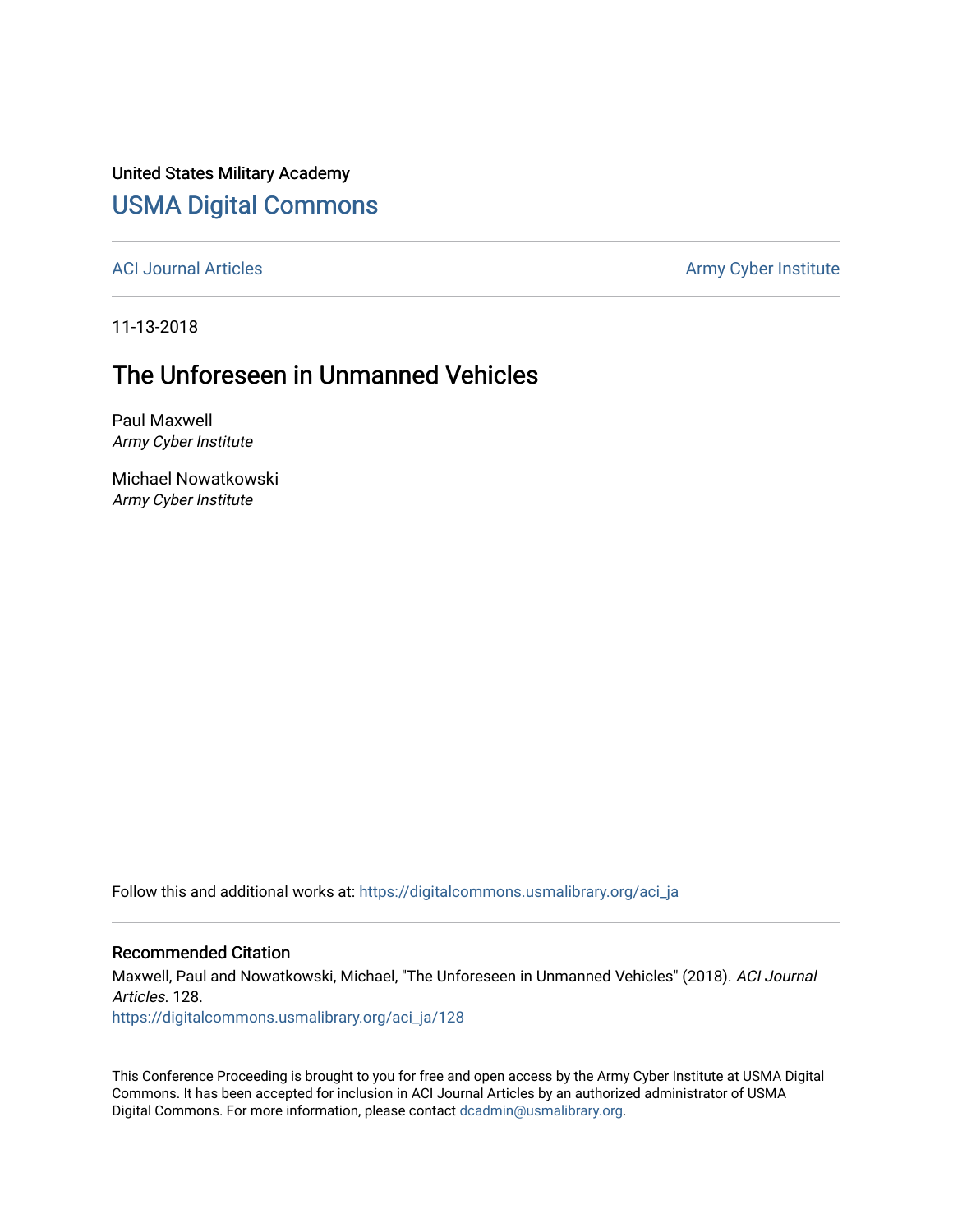

*2018 IEEE International Symposium on Technology in Society (ISTAS) Proceedings Miriam Cunningham and Paul Cunningham (Eds) ISBN: 978-1-5386-9479-4*

# The Unforeseen in Unmanned Vehicles

Paul Maxwell Army Cyber Institute West Point, NY USA Email: paul.maxwell@westpoint.edu

*Abstract* **- The development of unmanned vehicle technology is rapidly proceeding and will result in numerous advances in autonomous vehicles. Most of the research effort to date focuses on the safe and effective operation of these vehicles that will allow them to integrate into society. A research gap exists though in the technical, policy, and legal fields regarding illicit use of these vehicles beyond their programmed functions. In this paper we explore possible misuse of unmanned vehicles and illustrate the need for research in the technical, policy, and legal realms.** 

*Keywords - Unmanned Vehicles, Cyber Security, Cyber Policy, Cyber Law* 

#### I. INTRODUCTION

Unmanned, autonomous vehicles of all types, e.g., air, ground, water, are rapidly advancing in capability. Plentiful research is ongoing to solve the challenges of safe operation for these systems in our complex environment. This research is necessary for the eventual inclusion of these systems into society. With that task now well underway, it is time to shift some research effort into other aspects of unmanned systems such as security and privacy. Before these systems begin mass production, it would be wise for society to develop rules and regulations protecting both public safety and privacy. As we have seen with other systems, it is more efficient to create designs from the ground up that provide these protections instead of attempting to patch them once fielded. Many in industry would argue to develop then regulate similar to how the automobile and aviation industries developed. However, this method often results in long periods of anguish for users as issues are slowly resolved. Failure to develop solutions to these issues now will eventually result in the use of unmanned vehicles (UVs) in ways that are harmful to society.

As new technology is developed, it often provides benefits to society. It enables people to be more productive, to work more safely, and to live healthier lives. Frequently though, this same technology is co-opted for battlefield or criminal use. Cell phones enable remote triggering of bombs or the illicit tracking of people [1]. Unmanned Aerial Vehicles (UAVs) are used to deliver explosives as documented in attacks by ISIS and the recent assassination attempt in Venezuela. Social media provides command and control networks and recruiting

Michael Nowatkowski Augusta University Cyber Institute Augusta, GA USA Email: mnowatkowski@augusta.edu

tools for Al Qaeda and ISIS terrorists. Internet of Things (IOT) devices facilitate massive Distributed Denial of Services Attacks [2]. GPS devices are used to stalk people [3]. Eventually unmanned vehicles will be utilized by criminals or terrorists for nefarious purposes as well.

Some of the illicit applications for unmanned vehicles may affect privacy and personal freedoms while others may pose a direct threat to public safety. Many questions arise from these possibilities such as how will stalking or harassment by unmanned vehicles be prevented? Will citizens be protected from constant surveillance that these technologies enable? How will law enforcement or the military stop an unmanned vehicle and how will it gain authorization to search it? How will the perpetrator of an illegal act using an unmanned vehicle be attributed? The answers to these questions and many similar ones are currently unknown. The purpose of this paper is to propose the start of the discussion on these topics including potential technical, legal, and policy solutions to these issues so that the solutions are emplaced prior to mass adoption of these technologies.

To initiate the discussion, the remainder of the paper is organized as follows. Section 2 discusses work related to unmanned vehicles and public safety/privacy. In section 3, we will use several scenarios to illustrate the gaps in current research work and the legal/policy domain. Finally, we will conclude the paper in Section 4.

#### II. RELATED WORK

The work of Schlag discusses the use of unmanned aerial vehicles by the government to conduct near constant surveillance of individuals [4]. The author proposes a consumer protection law that would designate authorized uses of unmanned aerial vehicles by the government and individuals. In his opinion, this law should help define the public's expectation of privacy from aerial surveillance by drones. This work is a step in the right direction but is focused on aerial vehicles only and on the protection of individual privacy from the government, not privacy protection writ large.

Work is being done by a group at IBM to develop the concept of a digital manifest for unmanned aerial vehicles [5].

The views of the author are his own and do not reflect the views of the United States Military Academy, the United States Army, or the United States Government.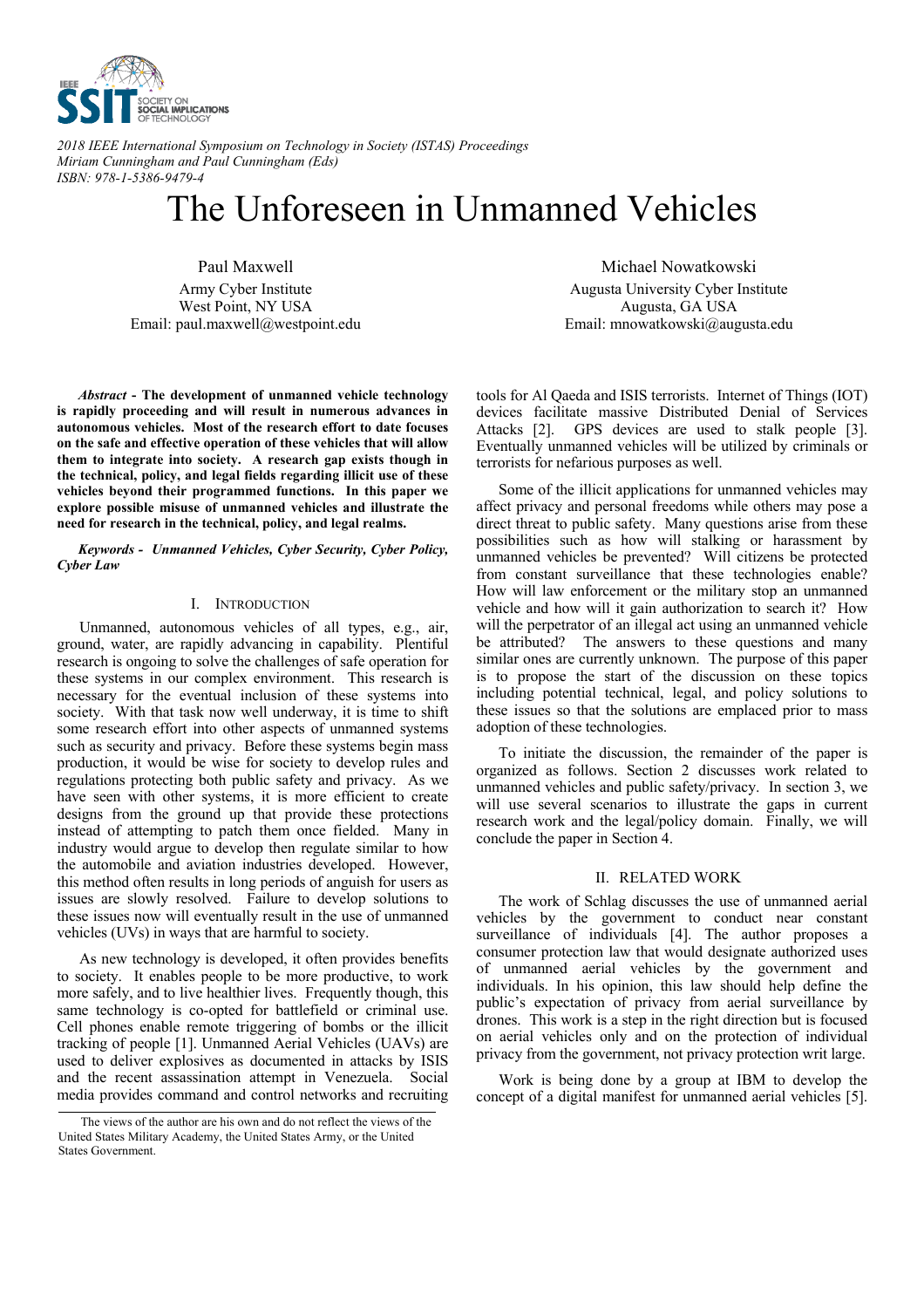This work proposes a technical solution to implement an unmanned aerial vehicle manifest for onboard goods. The manifest includes details about the origin and destination of the vehicle and a listing of contents that could be displayed on the vehicle or a remote terminal. The intent of this manifest though is to assist an organization with the logistical challenges of creating shipments, assigning transport, and then delivering the goods. The manifest is not intended for use by law enforcement.

The author of [6] imagines scenarios that may result in law enforcement stops of an autonomous ground vehicle. The scenarios include events such as passengers not wearing seat belts, a vehicle that is reported stolen, and broken equipment. These scenarios are the beginning of a more thorough investigation into how unmanned systems may be used by malevolent actors but it does not include scenarios such as terrorist use of a vehicle. Furthermore, as highlighted in the article, the authorities of law enforcement personnel to search the vehicle are not fully defined and require the development of policy and legal solutions.

In the article by Sullivan [7], the actions by states such as California are highlighted. California is proposing laws that require autonomous vehicles to have "law enforcement interaction plans." Developers of these systems would be required to assist law enforcement by identifying vehicle ownership and insurance. The open legal question is can a manufacturer be forced to provide this information on a privately owned vehicle? Again, these draft laws demonstrate some initial thought on how autonomous vehicles operate in a complex society, but they are not inclusive of all vehicle types nor do they examine the most dangerous scenarios.

Kaminiski illustrates how many states are considering privacy rules with respect to unmanned aerial vehicles [8]. The range of state draft regulations on privacy in this area range from treatment of surveillance in public areas as free speech to more conservative approaches that require a subject's consent under various circumstances. A main point is that there is no federal standard and only UAVs are considered in these regulations. Additionally, most of these laws deal with government surveillance drones and do not concern themselves with citizen owned systems.

 The MCity project attempts to foresee challenges with regard to autonomous automobiles [9]. One of the products they have released is a threat assessment tool to assist in determining how vulnerable autonomous vehicles are to cyberattacks. Though the authors hypothesize about various scenarios driverless vehicles could encounter, they only propose possible technical solutions. Their work lacks nontechnical issue identification and only considers automobiles.

#### III. IDENTIFYING TECHNICAL, LEGAL, AND POLICY GAPS

It is clear that researchers are thinking about some of the potential issues that unmanned vehicles will unearth. However, most of the work deals with unmanned aerial vehicles and how unmanned systems interact with the government. Given that drones are now proliferate, this seems reasonable. We propose that now is the time to begin research and have discussions on all unmanned autonomous systems and to extend that discussion beyond the government/public interface. To assist in starting this discussion, we present the following scenarios grouped into three main categories of potential UV exploitation: the Normal UV, the Hacked UV, and the Intrusive UV.

# *A. The Normal UV*

The first category is UVs that are co-opted during the completion of their normal tasks. The vehicle's programmed behavior and design attributes are used to commit criminal, terrorist, or other illegal acts. This is illustrated in The Bomb and The Criminal where well-behaved, normally operating systems facilitate crime or acts of terrorism.

### *1) The Bomb*

*One evening, a food delivery robot makes a delivery to a new customer. The robot makes its way through various neighborhoods without difficulty passing several important government facilities and even a few law enforcement personnel. The now common presence of these robots and its good behavior presents no cause for intervention in its operation. At its destination, the food is accepted and payment is made as normal. During the robot's return trip, it suddenly explodes outside of a local government office. Investigators later conclude that the new customer deposited the explosive inside the robot knowing that its return path would take it by the desired target. Using a gps device to trigger the bomb and the robot's deterministically determined return path, the goal of the terrorist was achieved*.

Unmanned, autonomous delivery systems are currently developed and in some cases in use [10]–[13]. The research behind these systems includes the technical challenges of navigation, collision avoidance, and the exchange of goods. Items such as how users gain access to system compartments have various solutions [10], [12], [14]. The challenges facing autonomous systems are being solved and once conquered, laws and regulations will most likely evolve to allow their use in public. Before this happens, we need to explore the scenarios for misuse to help design prevention mechanisms.

In this type of scenario, the unmanned system could have many forms such as a taxi, a delivery vehicle, or a service vehicle (e.g., a trash truck). The system in question could be used passively like the delivery vehicle in the scenario. The threat actors merely utilize the access granted to them and publicly available knowledge of its operations to achieve their goal. Alternatively, the system could be partly or completely modified by the threat actor. In this situation, perhaps the controller software is hacked to give control to the actor or the system's sensors are modified or spoofed to provide the controlling system false sensor data.

Some of the research issues that arise from this scenario include how to interrogate an unmanned system remotely to determine its contents and mission. If the system is suspicious or deemed a threat, how is the system disabled or stopped? How is a criminal act attributed to the threat actor? The issues are multi-faceted and include technical, legal, and policy components. There is no single, easy solution.

 Some technical solutions that assist in documenting system contents and mission are found in the ideas in [5], [15], [16]. In the first solution, the legal marijuana industry is developing digital manifests for law enforcement and auditing purposes. The second solution is a proposed idea to create digital manifests that will help companies' logistical systems match cargo to delivery systems. The last solution is an e-manifest proposed by the EPA for hazardous waste cargos. This system could allow for a check on potentially dangerous vehicles and their routes. None of these solutions are sufficient to deal with our scenario though. Manifests are not currently a requirement for any unmanned systems and even those in the manned systems world are usually only subject to inspection under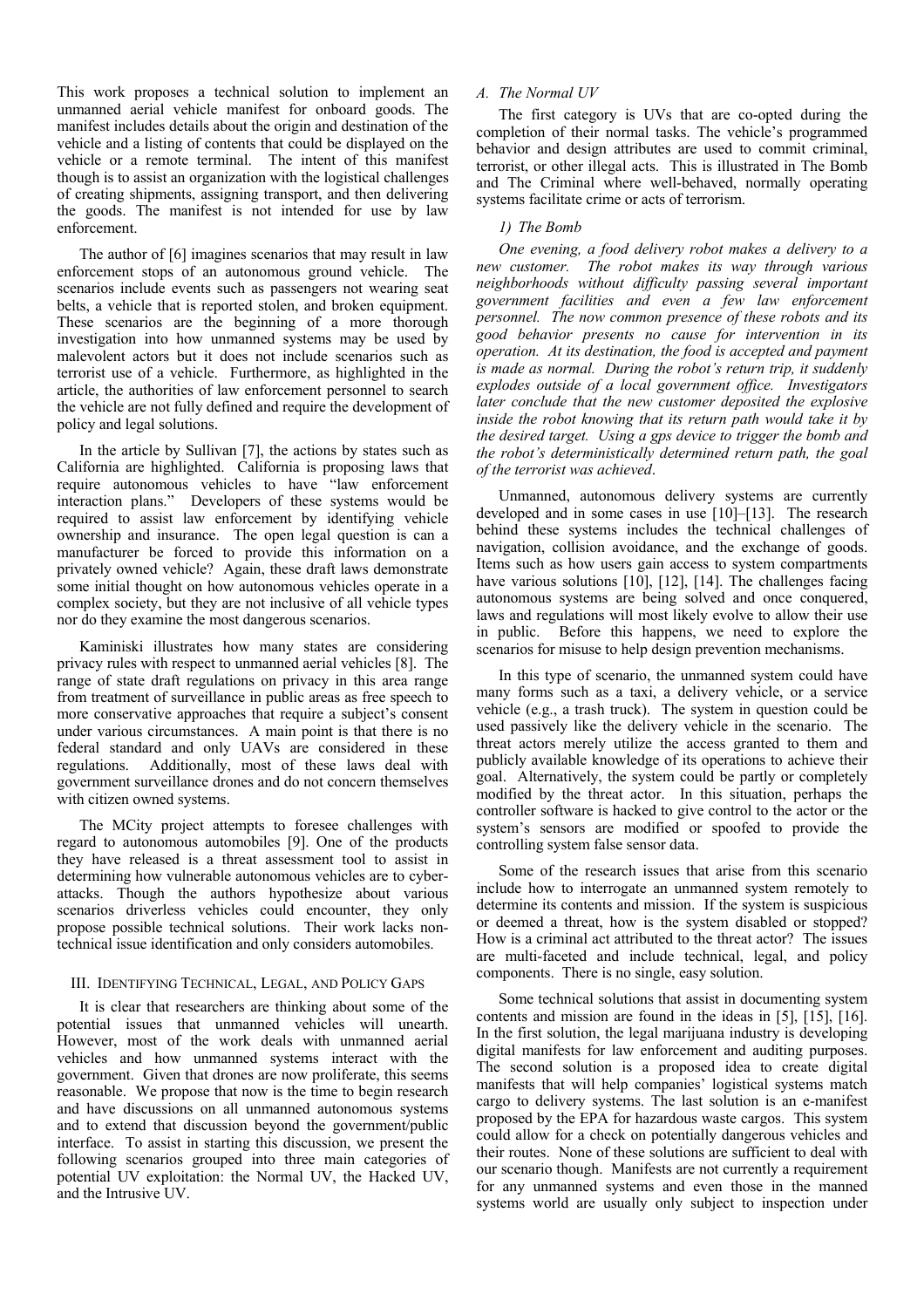certain circumstances. Clearly more research work is needed to develop solutions for these questions.

# *2) The Criminal*

*An autonomous taxi drives to a requested passenger pickup site. Upon arrival, it opens its doors to allow the passenger to enter. Instead of a passenger boarding, a package is placed into the vehicle. The vehicle then departs for its requested destination. At that location, the doors open and the package is removed by an unidentified individual. Unknown to the proprietor of the taxi, the vehicle has just facilitated the transportation of illegal substances. The account of the requesting rider is spoofed and the identities of the highly concealed originating and receiving agents is unknown*.

In the present day, moving vehicles always have at least one passenger - the operator. As such, law enforcement has the ability to stop a vehicle, potentially search it, and if appropriate hold the operator responsible for any violations of the law. In a world of fully autonomous vehicles, this may no longer be true. It is feasible that vehicles will not only be driverless, but also without passengers. A vehicle could be used solely as a delivery means for cargo. A UV could be sent to the dry cleaners to pick-up an individual's clothing and then return with the cargo. In this scenario, who is responsible if the cargo has illegal contents? Currently, many laws for vehicles are based upon a driver being in control, and often require a determination of intent [17]. How will this occur in a passenger-less vehicle?

One of the first challenges is to attribute ownership of the vehicle. This may be required to identify who is responsible for the illegal action or if a vehicle is authorized to be in a restricted location. A lot of effort is underway with regard to identification of UAVs [18]–[21]. These efforts rely on wireless transmitters and receivers that can interrogate drones to determine ownership. So far, this effort has not been extended to UGVs. Even with this technology, is it proper to hold the owner responsible for the illegal act? What technology needs to be emplaced to protect the owner from these scenarios? If the owner is not responsible, how are all interactions with the vehicle attributed in such a way that a credible chain of responsibility is maintained? One suggestion is that vehicle trips require "signatures" for programmed route/destination instructions thus providing a log as to who is responsible for the journey [17]. Without some form of identifying technology, do police have the right to demand vehicle data from the owner or manufacturer? Questions like these are why some states, such as California, are requiring law enforcement interaction plans when laws for autonomous vehicles are being developed [7].

Another issue is what authorities does law enforcement have to stop a suspicious vehicle? With a human driven vehicle, pre-textual stops based on driving behavior such as excessive speed, lane departure, or failure to signal provide an avenue. These human errors will largely disappear if the promised super-driving capabilities of autonomous vehicles is delivered [22]. Some pre-textual stops may still be valid though such as those based on broken equipment or expired registration [6]. Reasonable suspicion is often enough to stop a vehicle [23] as well. However, what now provides the basis for that suspicion? The route a vehicle takes may simply be a function of its navigation algorithm and may no longer indicate potential misdeeds. Observation of the driver or passengers when the vehicle is empty is no longer a basis for suspicion. Some basis for stops will certainly remain, but the frequency of such stops is sure to decrease [23].

If a vehicle is stopped, what authority does law enforcement have to search it? How can consent to search be obtained if no owner/operator is present (with or without passengers)? Currently the driver is usually the individual who can grant consent for a search. With the potential that there is no driver, how will laws change to grant search consent? Could the owner of the vehicle grant consent remotely? Could states create laws that designate implied consent for search of autonomous vehicles similar to searches that are done with breath, blood, and saliva samples for suspected intoxicated drivers? What will be considered probable cause for search without consent? The "reason for arrest" often provides law enforcement the mechanism to search for evidence [6]. Will the records of a vehicle's trips be searchable without warrant? Autonomous vehicles are likely to store this information locally or remotely so will that be considered "open information" [22]? These are just a few of the legal and regulatory issues that need to be examined prior to widespread UV deployment.

## *B. The Hacked UV*

The second category that we examine is UVs used maliciously through hacking or other means of modification to alter their normal operation. This is described in the Bludgeon, the Plug, and the Kidnapper. These scenarios show what is possible if the hardware, software, or sensing capabilities of the UV are altered to allow the attacker to control or change the behavior of the UV. Once the attacker alters the UV, it can potentially participate in nefarious acts.

## *1) The Bludgeon*

*An autonomous ground vehicle drives up to a busy intersection and stops at the red light. As pedestrians enter the crosswalk in front of it, it suddenly accelerates into the crowd striking multiple persons. It then proceeds inexplicably to drive onto the nearby sidewalk striking more pedestrians until it finally crashes into a building. The forensics team concludes that the navigation system and key sensors have been modified thus overriding the system's normal safety protocols. It appears that talented hackers have gained access to the internals of the vehicle.* 

Any system that is operated through the use of computer code and electronics is potentially vulnerable to this type of scenario. As was seen with the Jeep hack of 2016 [24], vehicles are no exception to this problem. Altering the operations of autonomous vehicles from exploiting code to simply modifying the sensors (ex. painting the camera lens) to modifying the environment (ex. placing tape on portions of a Stop sign to fool visual recognition) can take various levels of effort and expertise. No matter the technique, a UV could be altered to respond in this increasingly popular terrorist act.

Presently, an operator is the main mechanism for preventing these types of occurrences. The operator is in a position to prevent or stop modification of the vehicle while they are present. When not present, they have the responsibility to check the vehicle's condition before operation. So, without the operator, how do we know the vehicle is not altered? How does the user/operator know that the state of all embedded software is unaltered prior to driving? What tools can be developed and emplaced that allow civilians and law enforcement to visually or digitally know the vehicle is operating within its designed specifications? What requirements should be placed on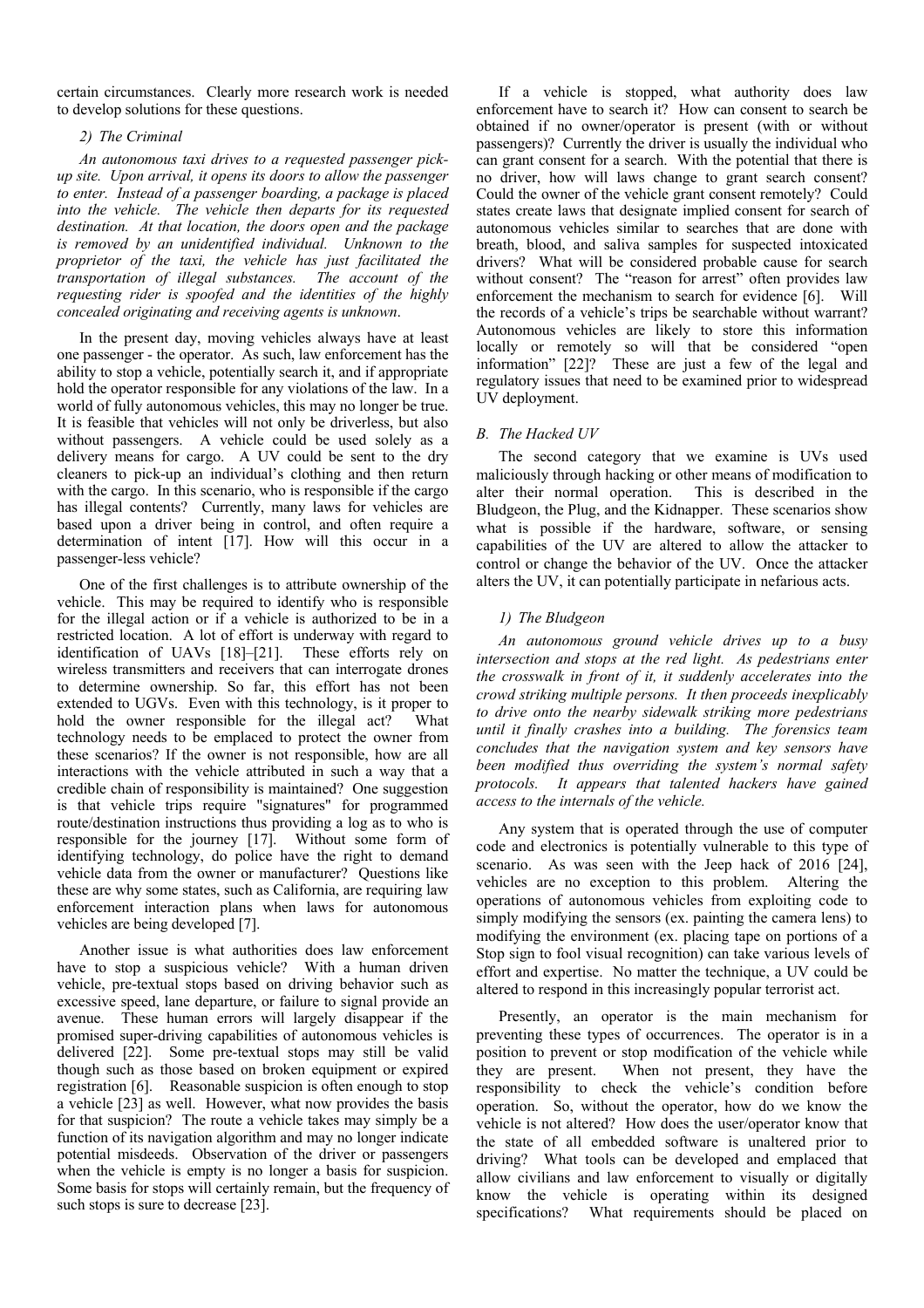manufacturers to develop prevention mechanisms? What liability should be attributed to the vehicle owner if it is operated while altered? Should government create geofences of areas and require vehicle manufacturers to enforce compliance with these no-travel zones? The answer to all of these questions deserve research and discussion before an enterprising terrorist compromises a UV.

# *2) The Plug*

*While driving South out of Washington, D.C. early one Friday evening, the traffic is worse than normal. Listening to the traffic report on the radio, drivers are told of several vehicles stopped in a row across all lanes of the road. No drivers are reported in the vehicles, and no drivers were seen exiting the parked cars. After the cars were removed from the road and forensic investigation completed, it was discovered that the vehicles were remotely piloted to the highway. Once the vehicles were lined up side-by-side, the attackers stopped the vehicles in the road, preventing traffic from moving*.

Similar to hacking the vehicle in *The Bludgeon* scenario, several vehicles could cooperate to disrupt traffic. This could be a scenario where the vehicles drive slowly or are completely stopped. Consider a section of road with concrete barriers on one side, and a natural barrier on the other side (mountain, cliff, water, etc.). California State Route 1, a major highway along the Pacific Ocean, is an example of such a road. If an attacker were able to commandeer some unmanned vehicles, they would be able to prevent traffic flow in either direction. This could potentially be done with a single vehicle if parked across a two-lane road with no way to drive around the vehicle. The Golden Gate Bridge in San Francisco connects State Route 1 north and south of the bridge. Using six commandeered vehicles would allow the attacker to block all the lanes of the Golden Gate Bridge, effectively disrupting up to 112,000 vehicles per day (source: http://goldengatebridge.org/tolls\_traffic/). New York City is another example where an attacker could seriously impact traffic patterns using a few cars to block one or more major bridges or tunnels into the city.

All states have traffic laws requiring vehicles driving slower than the normal speed to use the farthest right lane, and several states now have laws requiring vehicles to move from the far left, or passing, lane if a faster moving vehicle approaches [25]. The laws are based on section 11-304 of the Uniform Vehicle Code, a set of recommendations initially developed for national standards for states to use [26]. How will law enforcement officials engage with a vehicle violating traffic laws, such as speeding or driving too slowly? A Google self-driving car was pulled over for driving too slowly in 2015 [27], although no ticket was issued by the officer. [6] provides several examples where a UV might be pulled over, but what if the vehicle does not respond to the flashing lights of the police officer?

# *3) The Kidnapper*

*During a routine maintenance service for an unmanned aerial system (UAS), a new "feature" is added that allows an attacker to take control of the vehicle, in the same way that researchers took control of ground vehicles in a 2015 and 2017 story in Wired magazine* [24], [28]*. During a routine trip to work, the vehicle turns off course, carrying the passenger to an isolated location. Communications on board* 

# *the vehicle, including voice and live video, are used to send a ransom note to the victim's family.*

This scenario can be extended to ransom in other forms, such as preventing operation of the vehicle, putting the occupant in physical danger. Just as hospitals and home users are encountering ransomware in their networked systems, UVs can fall prey to this attack as well.

Several companies around the world are currently testing working prototypes for UAVs which will function as air taxis in cities, carrying passengers from roof top to roof top [29]– [33]. One author discusses six different companies with prototype unmanned aerial systems (UAS). Feist states "the technology is ready, but the legal systems and safety for passengers and people below have a long way to go yet." [30] He does not expect to see active air taxi systems in the United States before 2020; however, Dubai, in the United Arab Emirates, is pushing to have active systems before that, hoping to be the first city in the world with autonomous air taxis. Other experts consider a more reasonable timeframe for ground vehicles to be 2030 [34], while more recent predictions place the date as sometime in 2021 [35].

The technology to operate a UAS may be ready, but to maintain safety and control of a high density of vehicles is not. NASA is working on a system to handle a high density of UAS, partnering with Uber to collect data. The system is the UAS Traffic Management (UMT) network (https://utm.arc.nasa.gov/index.shtml). [31]

If autonomous vehicles, whether air, ground, or sea variant, can be compromised and remotely controlled by an attacker, what can technology, policy and law do to prevent or mitigate the damage? Can the occupant of the vehicle always have manual override of the vehicle? Or will some form of a "big red button" that puts the vehicle in a safe shutdown mode be mandated?

#### *C. The Intrusive UV*

Lastly, we examine UVs that are operated by their owner to perform legal, yet obtrusive and persistent surveillance of a target, potentially violating individual privacy norms. The Private Investigator and the Stalker are examples of this type of UV exploitation. The ability of UVs to operate in public spaces for extended durations may create an opportunity to infringe on individual privacy that are not easily achieved in the present day.

#### *1) The Private Investigator*

*A private investigator is hired by a citizen to monitor the actions of a selected individual. The investigator has unmanned aerial and unmanned ground systems at her disposal. Unlike in years past when the investigator's surveillance was limited to their personal time investment, these new tools allow for constant surveillance of the target. Ground systems monitor the target's home and workplace positioning themselves legally in public spaces. Aerial vehicles monitor all of the target's travels. There is no escaping the unblinking eye of the unmanned vehicles and their cameras and microphones*.

Issues with regard to unmanned vehicles, mostly aerial, have been well examined in the courts and this examination will continue for the near future [36]–[39]. These cases primarily deal with the issue of privacy with regard to the government and the Fourth Amendment. The issue of the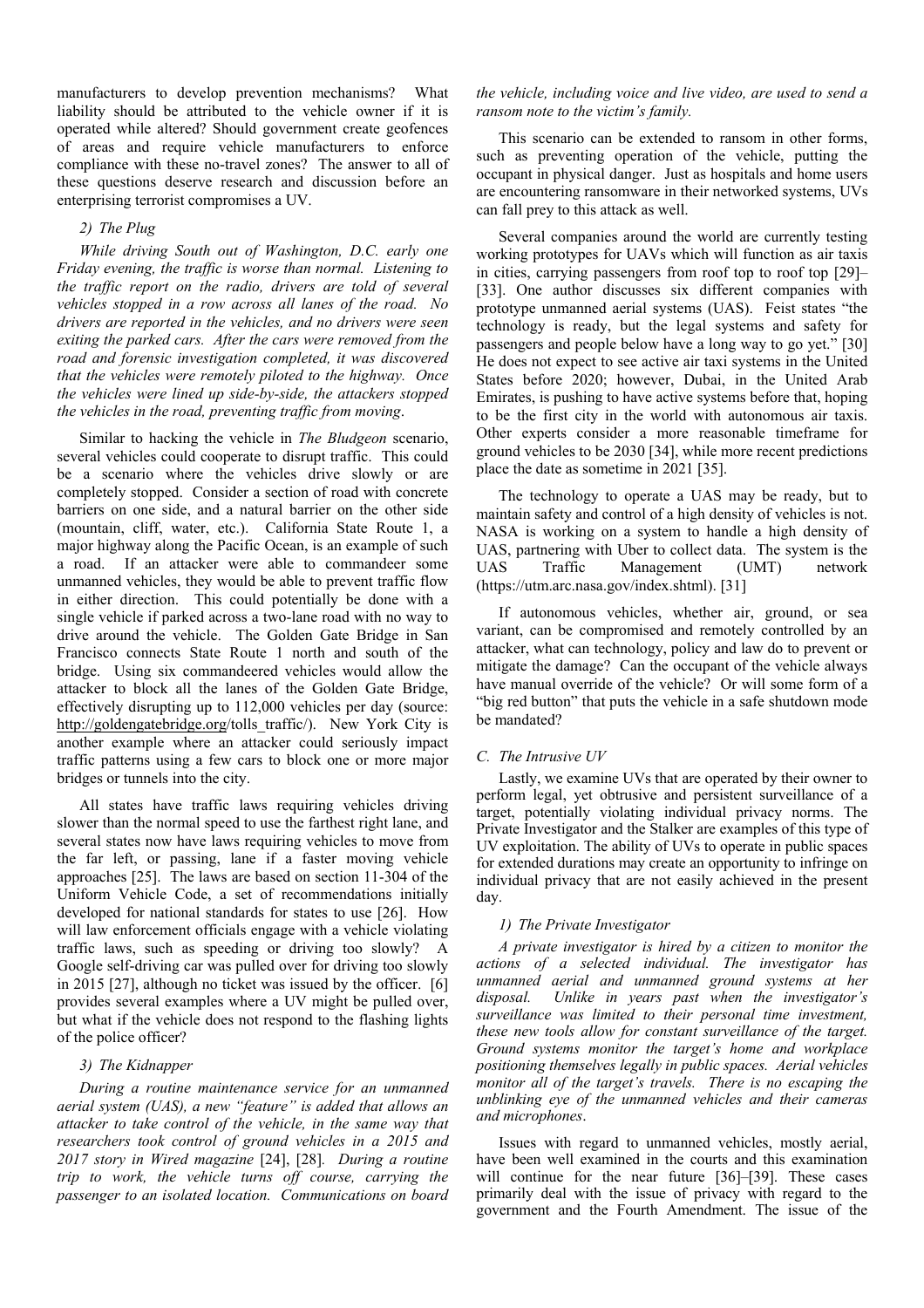legality of private citizens conducting surveillance on other private citizens without their consent is not well explored.

When privacy is potentially violated by the government, the salient issues revolve around factors such as the duration of the surveillance, whether it is recorded, if the technology is commercially available, whether the area of observation is in the curtilage of the home, and if magnification/augmentation is used. A popular framework used in some of these cases to determine the legality of the surveillance is the "Mosaic theory." This suggests that a single person's view of an individual's movements over a period of time is limited and therefore an expectation of movement privacy exists with regard to that person [40]. Our scenario would fail the Mosaic theory test. Clearly the targeted individual is under constant surveillance and has no privacy of movement. Despite this, the actions of the investigator would not be illegal because it's not the government conducting the surveillance.

The authors in [39] maintain that even if the government is involved, the concept of "open fields", public areas and private property that "do not provide the setting for those intimate activities that the Fourth Amendment is intended to shelter from government interference or surveillance", allow legal surveillance. The private investigator in this scenario will often be conducting their work in these open fields. Additionally, in the case of *US v Vela*, it was ruled that using night vision goggles to see into a vehicle on a public road was allowable thus reinforcing the idea that surveillance in public was o.k. even for the government [41]. Certainly if the government is allowed to surveil individuals in public spaces, then private citizens must be able to do it too. The question remains though, is this something that we wish to condone? Should the Mosaic theory apply to civilian surveillance? Can citizens seek relief from the unwanted surveillance?

Some government agencies are providing a possible path in this area. The United Kingdom's Regulation of Investigatory Powers Act (RIPA) 2000 requires permission for a UAS to record surveillance of a residential premise or private vehicle and that surveillance system operations must notify individuals of its operation so that copies can be requested if desired [42]. Indiana state law makes it a misdemeanor for anyone to place a data recording device on another's property without consent (no mention of public spaces) [43]. States such as Texas and Missouri have considered laws prohibiting video of an individual's property without their consent [8]. Clearly there is some concern for the privacy of individuals regardless of government involvement. As such, coherent policies and regulations need to be developed to cope with the surveillance powers that unmanned vehicles provide citizens.

#### *2) The Stalker*

*An individual becomes interested in the activities of another person. He desires to not only monitor what that person does and when, but also to disrupt their life. He directs unmanned aerial vehicles to constantly fly nearby the target creating noise pollution and recording all visible activity, some of which is later posted on social media. Ground vehicles follow the*  target and occasionally impede the free movement of the *person. Other ground vehicles position themselves outside the person's home and flood the wifi channel that the target's home router occupies thus limiting their ability to use the internet. Finally, unmanned vehicles direct lights and lasers*  into the windows of the target's home at night making it *difficult to rest yet not violating any noise statutes*.

This scenario shares some of the features of the private investigator. The individual using the unmanned vehicles is not a government official. The vehicles remain within public spaces and thus are not trespassing. Deliberate attention is paid to avoid violating local laws. The main difference here is the intent of the stalker.

Technology is advancing quickly that provides features enabling this scenario. A Google patent granted in 2015 [44] describes a UAV system equipped with Automatic Target Recognition and tracking. This technology could enable a UAV owner to autonomously identify and follow their prey without the interaction of a pilot. Additionally, the authors of [45] describe an autonomous patrol system that is capable of stalking ground-based personnel. Certainly the context of both these systems is initially military in nature but as we have seen, military technology frequently becomes civilian technology as time passes.

Given current and future technology, what protections should individuals have against unmanned vehicle stalking/harassment? The limitation of the stalker's time is no longer a limiting factor on the harassment. A stalker can be issued a restraining order but how would that apply to unmanned vehicles? Adding to the difficulty of developing policies and regulations to deal with this type of scenario is the fact that anti-stalking laws are mostly a local affair. Definitions of stalking vary, but terms such as willful, malicious, repeated, unwanted are used in many. Intent, actual harm done, and the perception of a "reasonable person" also factor into these laws [46]. Overall, the lack of federal laws regarding stalking create a challenging environment to regulate unmanned vehicle use in these cases.

Despite this difficulty, it is clear that some action is being taken. Cases in Arizona, Colorado, and Wisconsin have resulted in individuals being punished for using technology such as GPS trackers placed surreptitiously on vehicles to stalk others [3]. As unmanned technology becomes more readily available to the public, society needs to determine how it will cope with its capabilities in these unforeseen scenarios.

#### IV. CONCLUSIONS

While experts argue about the exact timeframe for autonomous systems to be commonplace, they do agree that these systems are an eventuality. Technology is making rapid progress, but our policies and laws have not kept pace. Will manufacturers be allowed to place these systems in to operation as soon as they are ready, or will the legal system prevent them from operating until policy makers can decide how to emplace safety measures and other controls in place? Legal and policy regulations regarding liability may prevent the implementation of unmanned vehicles [35].

 Eventually, these systems will be commonplace in our society. To avoid misuse of these UVs, it is time to research and discuss solutions to potential problems such as those mentioned in this work. We cannot afford to "develop and then regulate" given the potential for harm. Scientists, policy makers, and legal experts must unite to focus on prevention.

#### **REFERENCES**

- [1] T. Ristenpart, N. Dell, K. Levy, and D. McCoy, "How domestic abusers use smartphones to spy on their partners," *Vox*, 21-May-2018. [Online]. Available: https://www.vox.com/the-bigidea/2018/5/21/17374434/intimate-partner-violence-spywaredomestic-abusers-apple-google. [Accessed: 24-May-2018].
- [2] US-CERT, "Heightened DDoS Threat Posed by Mirai and Other Botnets," 30-Nov-2016. [Online]. Available: https://www.uscert.gov/ncas/alerts/TA16-288A. [Accessed: 09-Dec-2016].